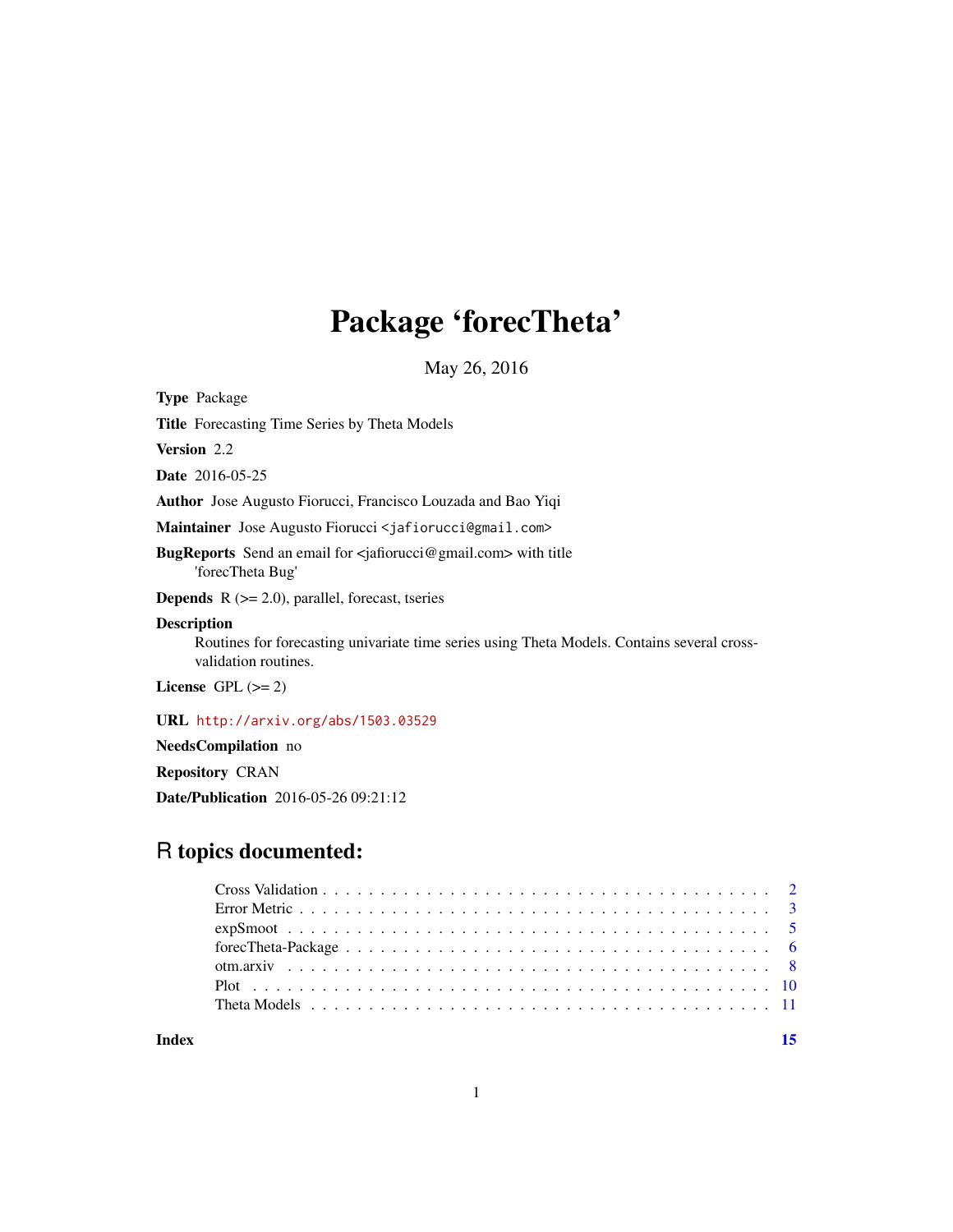<span id="page-1-0"></span>

#### <span id="page-1-1"></span>Description

This function implements the Generalised Rolling Origin Evaluation of Fioruci et al (2015). Its particular cases include the cross validation methods: Rolling Origin Evaluation and Fixed Origin Evaluation of Tashman(2000).

#### Usage

```
groe(y, forecFunction, g="sAPE", n1=length(y)-10, m=5,
       H = length(y)-n1, p=1+floor((length(y)-n1)/m), ...rolOrig(y, forecFunction, g="sAPE", n1=length(y)-10, ...)
fixOrig(y, forecFunction, g="sAPE", n1=length(y)-10, ...)
```
## Arguments

| У             | Object of time series class or a vector                                                                                     |
|---------------|-----------------------------------------------------------------------------------------------------------------------------|
| forecFunction | A forecasting method as one object of the forecast class of forecast package.                                               |
| g             | The prediction error type of errormetric function. The possible values are<br>" $s$ APE", " $A$ PE", " $A$ E" and " $S$ E". |
| n1            | The index of the first origin element.                                                                                      |
| m             | The number of movements of the origin in each update.                                                                       |
| H             | The number of predictions forward of each origin.                                                                           |
| p             | The number of origin updates. Default is the maximum.                                                                       |
| .             | Additional arguments for forecFunction.                                                                                     |

#### Details

If  $m=1$  is computed the Rolling Origin Evaluation. If  $m>=$ length(y)-n1 is computed the Fixed Origin Evaluation.

## Value

The sum of the prediction errors.

## Note

The otm.arxiv function use this function for estimate the theta parameter when the theta argument is NULL. Your computer may go into an infinite looping if you use forecFunction = otm.arxiv without specific a numeric value for the theta argument.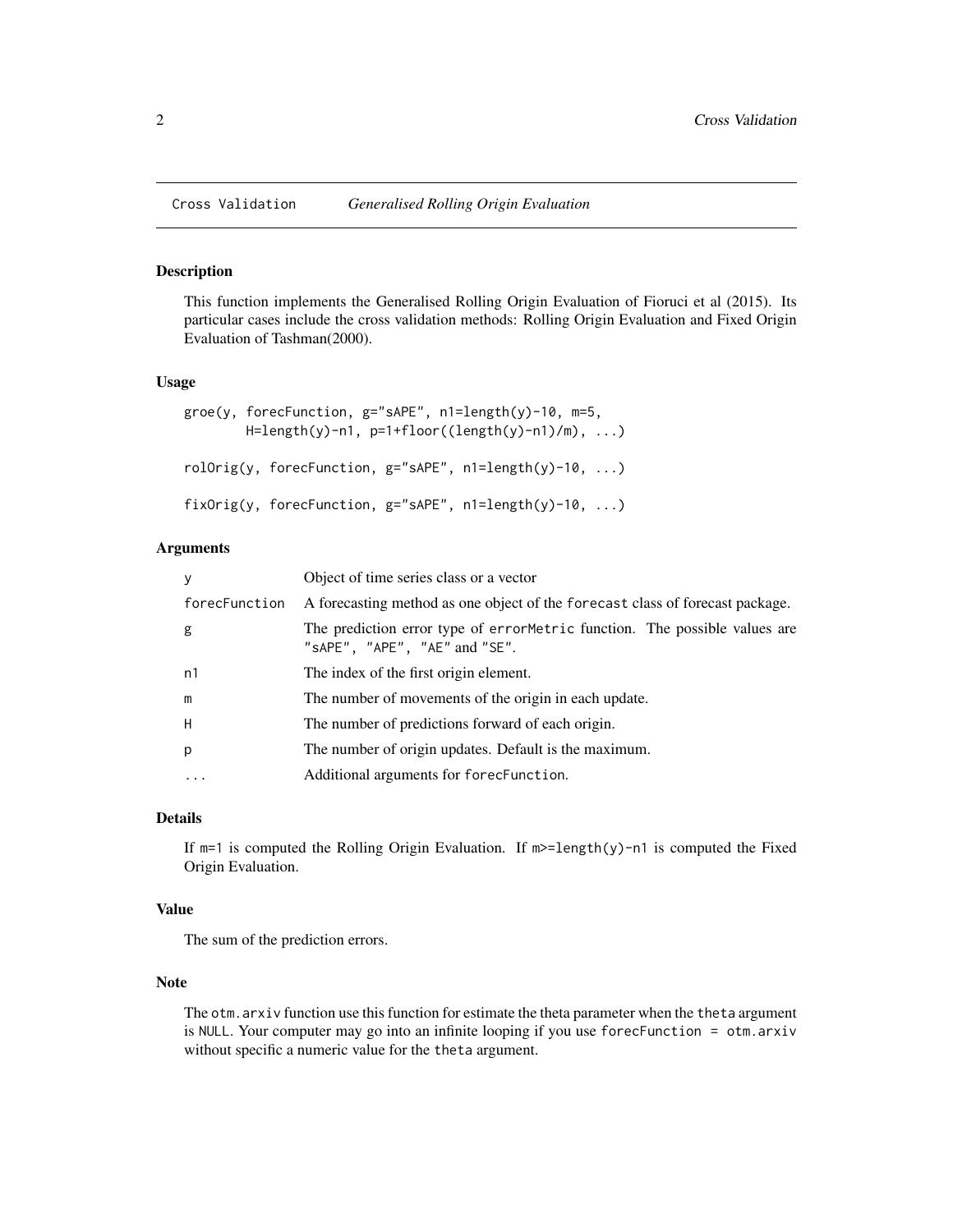#### <span id="page-2-0"></span>Error Metric 3

#### Author(s)

Jose Augusto Fiorucci and Francisco Louzada

#### References

Fioruci J.A., Pellegrini T.R., Louzada F., Petropoulos F. (2015). *The Optimised Theta Method*. Free available at <http://arxiv.org/abs/1503.03529>.

Tashman, L.J. (2000). *Out-of-sample tests of forecasting accuracy: an analysis and review*. International Journal of Forecasting 16 (4), 437–450.

## See Also

[forecTheta-package](#page-5-1), [dotm](#page-10-1), [otm.arxiv](#page-7-1)

#### Examples

```
y1 = 2+ 0.15*(1:20) + rnorm(20,2)
y2 = y1[20] + 0.3*(1:30) + rnorm(30,2)y = as.ts(c(y1, y2))## Rolling Origin Evaluation
rolOrig( y=y, forecFunction = dotm, n1=40)
rolOrig( y=y, forecFunction = expSmoot, n1=40)
rolOrig( y=y, forecFunction = stheta, n1=40)
rolOrig( y=y, forecFunction = otm.arxiv, n1=40, theta=3)
## Fixed Origin Evaluation
fixOrig( y=y, forecFunction = dotm, n1=40)
fixOrig( y=y, forecFunction = expSmoot, n1=40)
fixOrig( y=y, forecFunction = stheta, n1=40)
fixOrig( y=y, forecFunction = otm.arxiv, n1=40, theta=3)
## Generalised Rolling Origin Evaluation with two origin updates.
## Where the first is the 40th element and second is the 45th element
groe(y=y, forecFunction = dotm, m=5, n1=40)
groe( y=y, forecFunction = expSmoot, m=5, n1=40)
groe( y=y, forecFunction = stheta, m=5, n1=40)
groe( y=y, forecFunction = otm.arxiv, m=5, n1=40, theta=3)
```
Error Metric *Error Metric Function*

#### <span id="page-2-1"></span>Description

This function implements some of the more used error metrics. These metrics are "sMAPE", "MAPE", "MAE", "MSE" and they respectively versions with median "sMdAPE", "MdAPE", "MdAE", "MdSE".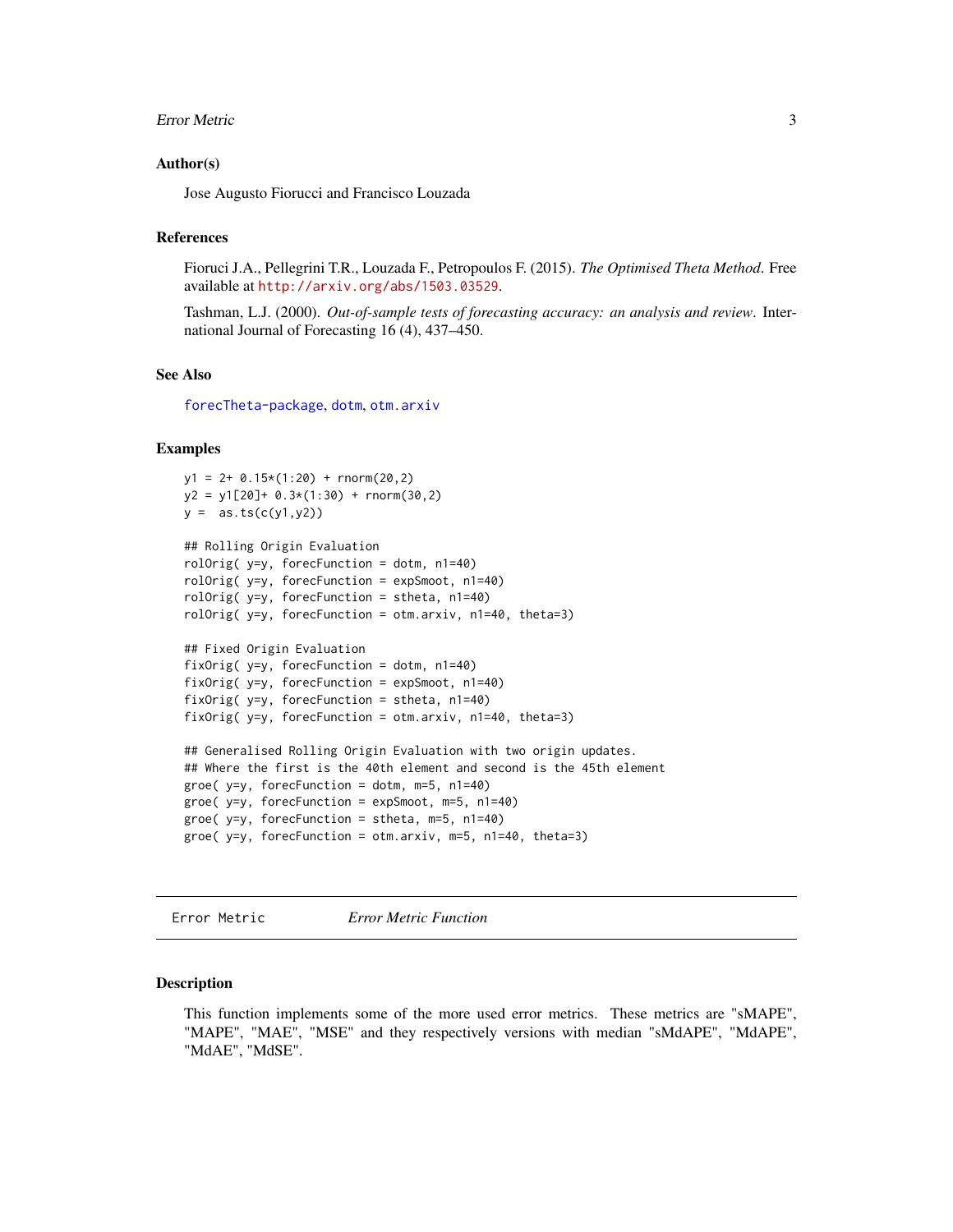#### <span id="page-3-0"></span>Usage

errorMetric(obs, forec, type="sAPE", statistic="M")

#### Arguments

| obs       | A vector or a matrix with the real values.                                                                                                         |
|-----------|----------------------------------------------------------------------------------------------------------------------------------------------------|
| forec     | A vector or a matrix with the estimated values.                                                                                                    |
| type      | The error type of "sAPE", "APE", "AE" and "SE".                                                                                                    |
| statistic | The statistic to be returned. Use "M" or "Md" for return the mean or median of<br>the errors. If "N" so a vector with all errors will be returned. |

#### Details

The metric sMAPE is obtained using type = "sAPE" and statistic = "M" The metric sMdAPE is obtained using type = "sAPE" and statistic = "Md" The metric MAPE is obtained using type =  $"$ APE" and statistic =  $"$ M" The metric MdAPE is obtained using type =  $"$ APE" and statistic =  $"$ Md" The metric MAE is obtained using type =  $"AE"$  and statistic =  $"M"$ The metric MdAE is obtained using codetype = "AE" and statistic = "Md" The metric MSE is obtained using type =  $"SE"$  and statistic =  $"M"$ The metric MdSE is obtained using type = "SE" and statistic = "Md"

## Value

If statistic="M" or statistic="Md" it is returned the respectively error metric result. If statistic="N" so is returned a vector with all errors points according to the chosen error type.

## Author(s)

Jose Augusto Fiorucci and Francisco Louzada

### See Also

[forecTheta-package](#page-5-1), [groe](#page-1-1)

```
##############################################################
```

```
y1 = 2 + 0.15*(1:20) + \text{rnorm}(20,2)y2 = y1[20]+ 0.3*(1:30) + rnorm(30,2)y = as.ts(c(y1, y2))out <- dotm(y=as.ts(y[1:40]), h=10)
### sMAPE metric
errorMetric(obs=as.ts(y[41:50]), forec=out$mean)
```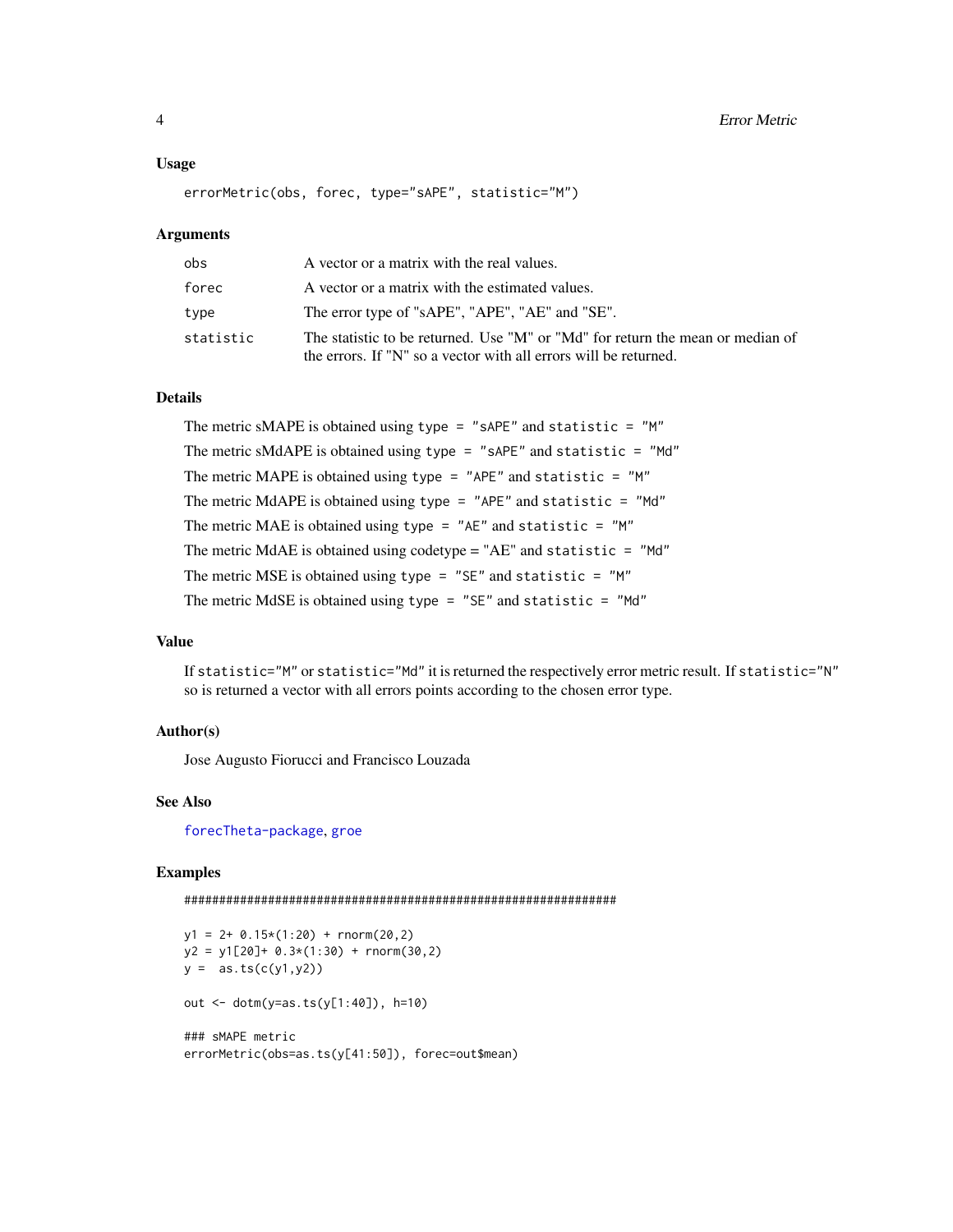#### <span id="page-4-0"></span>expSmoot 55

```
### sMdAPE metric
errorMetric(obs=as.ts(y[41:50]), forec=out$mean, statistic = "Md")
### MASE metric
meanDiff1 = mean(abs(diff(as.ts(y[1:40]), lag = 1))))errorMetric(obs=as.ts(y[41:50]), forec=out$mean, type = "AE", statistic = "M") / meanDiff1
```
expSmoot *Simple Exponential Smoothing Method*

## Description

Estimation of Simple Exponential Smoothing Method

## Usage

 $expSmoot(y, h=5, ell0=NULL, alpha=NULL, lower = c(-1e+10, 0.1),$ upper = c(1e+10, 0.99))

## Arguments

| <b>V</b> | Object of time series class.               |
|----------|--------------------------------------------|
| h        | Number of required forecasting periods.    |
| el10     | The value of e110 <sup>**</sup> parameter. |
| alpha    | The value of alpha parameter.              |
| lower    | The lower limit of parametric space.       |
| upper    | The upper limit of parametric space.       |

## Value

A list containing the elements:

| \$v         | The original time series.                             |
|-------------|-------------------------------------------------------|
| \$par       | The estimated values for $(e11^**, a1pha)$ parameters |
| \$mean      | The forecasting values                                |
| \$fitted    | A time series element with the fitted points.         |
| \$residuals | A time series element with the residual points.       |

## Author(s)

Jose Augusto Fiorucci, Francisco Louzada and Bao Yiqi

#### See Also

[forecTheta-package](#page-5-1), [stheta](#page-10-1), [dotm](#page-10-1)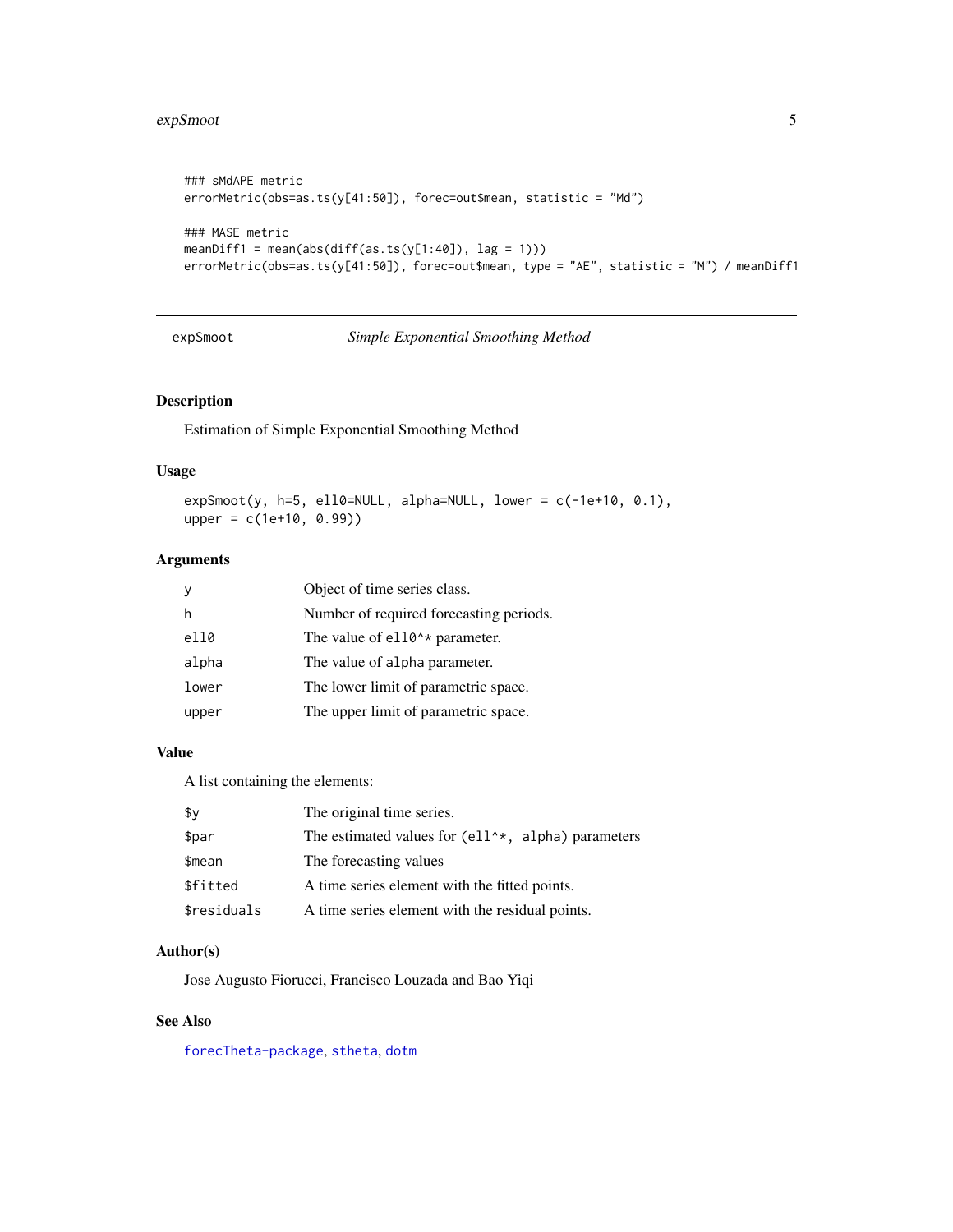## Examples

```
y1 = 2 + 0.15*(1:20) + \text{rnorm}(20, 2)y2 = y1[20] + 0.3*(1:30) + rnorm(30,2)y = as.ts(c(y1, y2))expSmoot(y, h=10)
```
forecTheta-Package *Forecasting Time Series by Theta Models*

#### <span id="page-5-1"></span>Description

In this package we implement functions for forecast univariate time series using the several Theta Models (Fiorucci et al, 2015 and 2016) and the Standard Theta Method of Assimakopoulos \& Nikolopoulos (2000). Moreover, it is including a function for compute the main errors metrics used in time series forecasting and a function for compute the Generalised Rolling Origin Evaluation, which contain as particular cases the Rolling Origin Evaluation and the Fixed Origin Evaluation of Tashman (2000).

#### Details

| forecTheta        |
|-------------------|
| Package           |
| 2.2.              |
| 2016-05-25        |
| $GPL$ ( $>=2.0$ ) |
|                   |

dotm(y, h) stheta(y, h) errorMetric(obs, forec, type = "sAPE", statistic = "M")  $groe(y, forceFunction = ses, g = "sAPE", n1 = length(y)-10)$ 

#### Author(s)

Jose Augusto Fiorucci, Francisco Louzada and Bao Yiqi Maintainer: Jose Augusto Fiorucci <jafiorucci@gmail.com>

#### References

Fiorucci J.A., Pellegrini T.R., Louzada F., Petropoulos F., Koehler, A. (2016). *Models for optimising the theta method and their relationship to state space models*, International Journal of Forecasting. Accepted Paper. [https://www.researchgate.net/publication/294420765\\_Models\\_](https://www.researchgate.net/publication/294420765_Models_for_optimising_the_theta_method_and_their_relationship_to_state_space_models) [for\\_optimising\\_the\\_theta\\_method\\_and\\_their\\_relationship\\_to\\_state\\_space\\_models](https://www.researchgate.net/publication/294420765_Models_for_optimising_the_theta_method_and_their_relationship_to_state_space_models)

<span id="page-5-0"></span>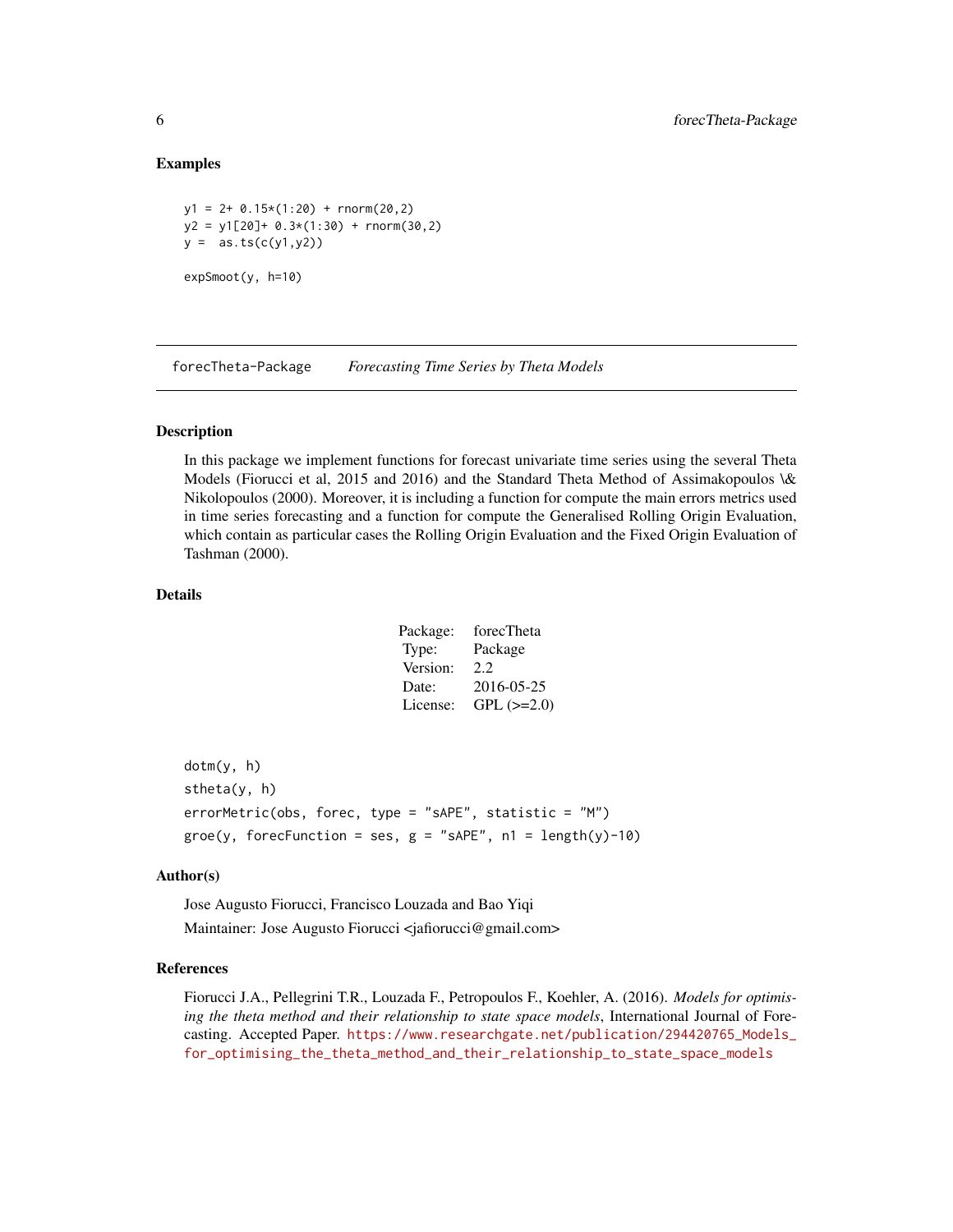<span id="page-6-0"></span>Fiorucci J.A., Pellegrini T.R., Louzada F., Petropoulos F. (2015). *The Optimised Theta Method*. Free available at <http://arxiv.org/abs/1503.03529>.

Assimakopoulos, V. and Nikolopoulos k. (2000). *The theta model: a decomposition approach to forecasting*. International Journal of Forecasting 16, 4, 521–530.

Tashman, L.J. (2000). *Out-of-sample tests of forecasting accuracy: an analysis and review*. International Journal of Forecasting 16 (4), 437–450.

#### See Also

[dotm](#page-10-1), [stheta](#page-10-1), [otm.arxiv](#page-7-1), [groe](#page-1-1), [rolOrig](#page-1-1), [fixOrig](#page-1-1), [errorMetric](#page-2-1)

```
##############################################################
y1 = 2+ 0.15*(1:20) + rnorm(20)
y2 = y1[20] + 0.3*(1:30) + rnorm(30)y = as.ts(c(y1, y2))out \le dotm(y, h=10)
summary(out)
plot(out)
out <- dotm(y=as.ts(y[1:40]), h=10)
summary(out)
plot(out)
out2 <- stheta(y=as.ts(y[1:40]), h=10)
summary(out2)
plot(out2)
### sMAPE metric
errorMetric(obs=as.ts(y[41:50]), forec=out$mean, type = "sAPE", statistic = "M")
errorMetric(obs=as.ts(y[41:50]), forec=out2$mean, type = "sAPE", statistic = "M")
### sMdAPE metric
errorMetric(obs=as.ts(y[41:50]), forec=out$mean, type = "sAPE", statistic = "Md")
errorMetric(obs=as.ts(y[41:50]), forec=out2$mean, type = "sAPE", statistic = "Md")
### MASE metric
meanDiff1 = mean(abs(diff(as.ts(y[1:40]), lag = 1)))
errorMetric(obs=as.ts(y[41:50]), forec=out$mean, type = "AE", statistic = "M") / meanDiff1
errorMetric(obs=as.ts(y[41:50]), forec=out2$mean, type = "AE", statistic = "M") / meanDiff1
#### cross validation (2 origins)
#groe( y=y, forecFunction = otm.arxiv, m=5, n1=40, p=2, theta=5)
#groe( y=y, forecFunction = stheta, m=5, n1=40, p=2)
#### cross validation (rolling origin evaluation)
#rolOrig( y=y, forecFunction = otm.arxiv, n1=40, theta=5)
#rolOrig( y=y, forecFunction = stheta, n1=40)
```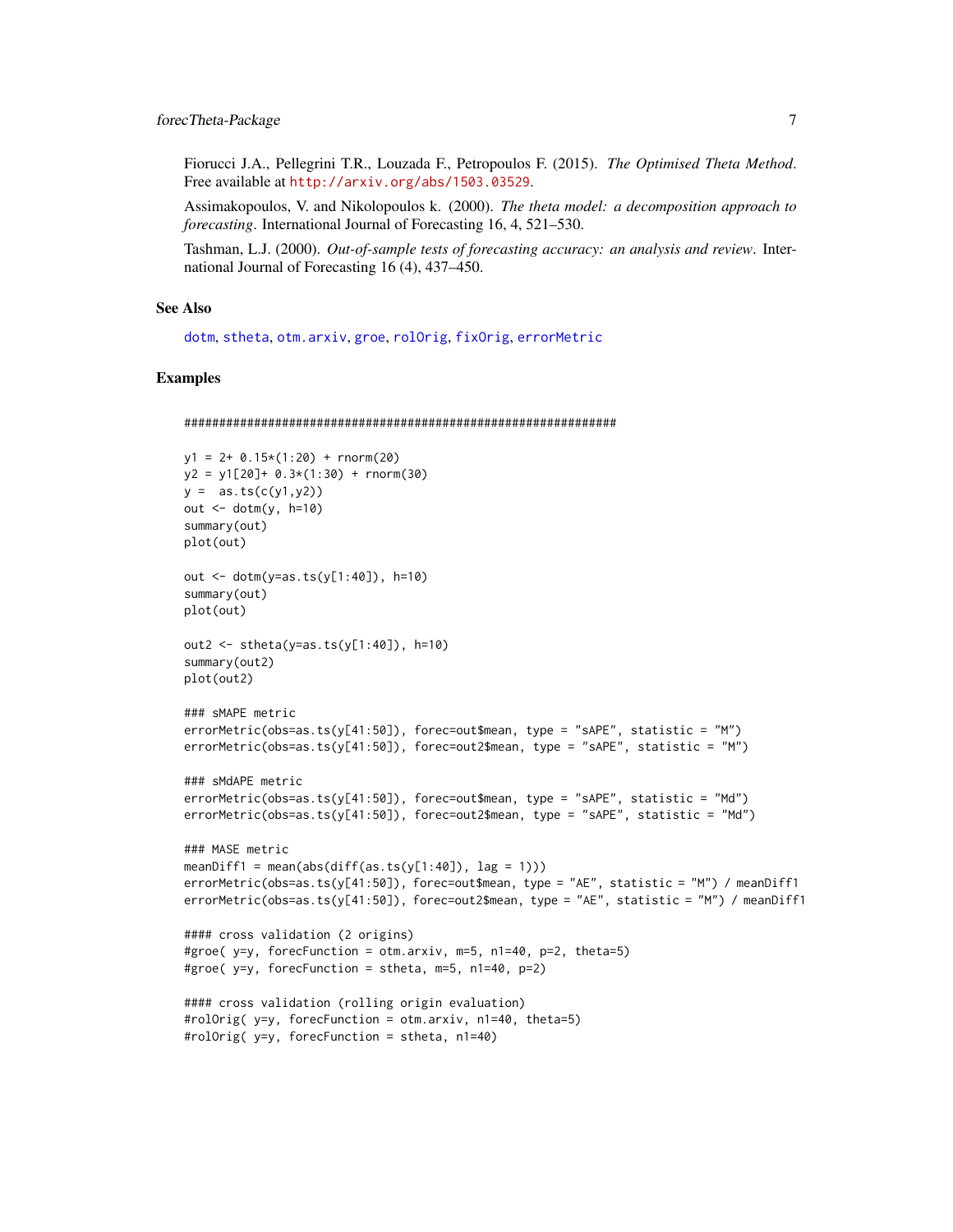<span id="page-7-1"></span><span id="page-7-0"></span>

## Description

Functions for forecast univariate time series using the Optimised Theta Method presented in the arxiv paper (Fioruci et al, 2015). If the theta parameter is not specified so the Generalised Rolling Origin Evaluation is used for select the theta value over the thetaList argument.

## Usage

```
otm.arxiv( y, h=5, s=NULL, theta=NULL, tLineExtrap=expSmoot, g="sAPE",
approach="c", n1=NULL, m=NULL, H=NULL, p=NULL,
thetaList=seq(from=1,to=5,by=0.5), mc.cores=1, ...)
```
## Arguments

| У           | Object of time series class                                                                                                                                                                                                                     |
|-------------|-------------------------------------------------------------------------------------------------------------------------------------------------------------------------------------------------------------------------------------------------|
| h           | Number of required forecasting periods                                                                                                                                                                                                          |
| S           | If TRUE, the multiplicative seasonal decomposition is used. If NULL, quarterly<br>and monthly time series are tested for statistically seasonal behaviour, with 95%<br>of significance. Default is NULL.                                        |
| theta       | The value of theta parameter. If the $t = NULL$ the theta parameter is estimated<br>using the Generalised Rolling Origin Evaluation.                                                                                                            |
| tLineExtrap | A forecasting function for extrapolation the second theta-line. Default is expSmoot.                                                                                                                                                            |
| g           | The error type that will be used by groe function for select the theta value in<br>the estimation process. The possibility values for g is "sAPE", "APE", "AE"<br>and "SE". If theta is not NULL the g argument is not used. Default is "sAPE". |
| approach    | The approach set-up for groe parameters $(n1, m, H, p)$ . One letter between<br>'a' to 'h' according to Fioruci et al (2015).                                                                                                                   |
| n1          | The first origin for Generalised Rolling Origin Evaluation. This argument is not<br>used if theta!=NULL or approach!=NULL.                                                                                                                      |
| m           | The number of movements of the origin in each step. This argument is not used<br>if theta!=NULL or approach!=NULL.                                                                                                                              |
| Н           | The number of predictions in each step. This argument is not used if theta!=NULL<br>or approach!=NULL.                                                                                                                                          |
| p           | The number of origin updates. This argument is not used if theta!=NULL or<br>approach!=NULL.                                                                                                                                                    |
| thetaList   | A vector with the possible values for the ta. This argument is not used if the ta<br>argument is not NULL.                                                                                                                                      |
| mc.cores    | Number of cores that will be used for estimate the theta parameter. It is not<br>accepted mc. cores > 1 on Windows SO.                                                                                                                          |
| $\cdots$    | Additional arguments for tLineExtrap.                                                                                                                                                                                                           |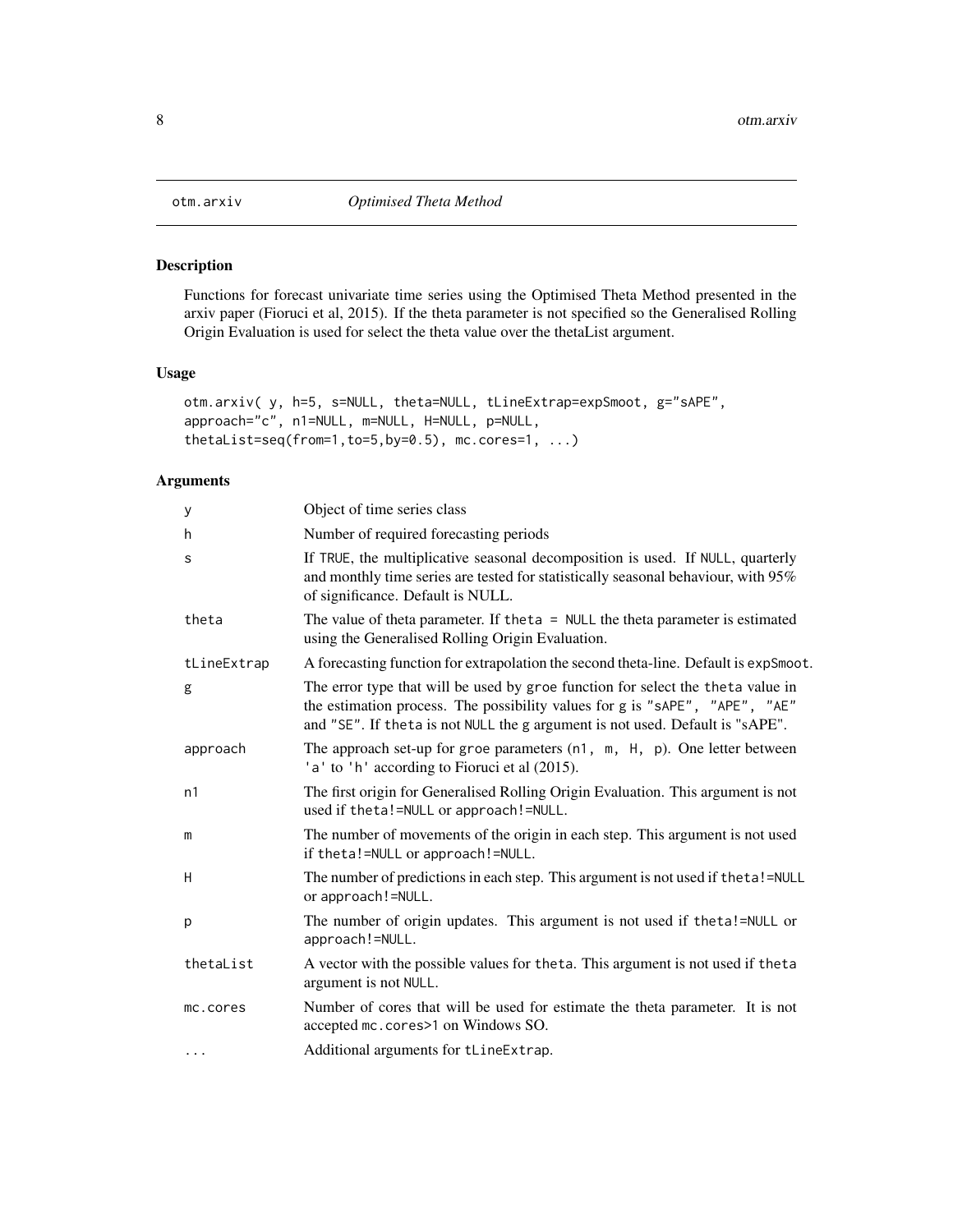#### <span id="page-8-0"></span>otm.arxiv 9

## Details

These functions are fully automatic, you just need to pass your time series. Particular cases are obtained by: If theta = 1 the tLineExtrapModel method is computed; If theta = 2 so the Standard Theta Method of Assimakopoulos and Nikolopoulos (2000) is computed.

By default (s=NULL), the 90% significance seasonal Z-test, used by Assimakopoulos and Nikolopoulos (2000), is applied for quarterly and monthly time series.

#### Value

An list containing the elements:

| The original time series.                          |
|----------------------------------------------------|
| A time series element with the forecasting points. |
| A time series element with the fitted points.      |
| A time series element with the residual points.    |
| The estimated theta value.                         |
| \$tLineExtrap_par                                  |
| The estimated parameters of tLineExtrap method.    |
| The estimated weights values.                      |
|                                                    |

#### Note

The thetaM function is just a particular case of otm with theta=2.

## Author(s)

Jose Augusto Fiorucci, Francisco Louzada and Bao Yiqi

## References

Fioruci J.A., Pellegrini T.R., Louzada F., Petropoulos F. (2015). *The Optimised Theta Method*. Free available at <http://arxiv.org/abs/1503.03529>.

Assimakopoulos, V. and Nikolopoulos k. (2000). *The theta model: a decomposition approach to forecasting*. International Journal of Forecasting 16, 4, 521-530.

## See Also

[forecTheta-package](#page-5-1), [dotm](#page-10-1), [groe](#page-1-1)

```
y1 = 2 + 0.15*(1:20) + \text{rnorm}(20,2)y2 = y1[20] + 0.3*(1:30) + rnorm(30,2)y = as.ts(c(y1, y2))
```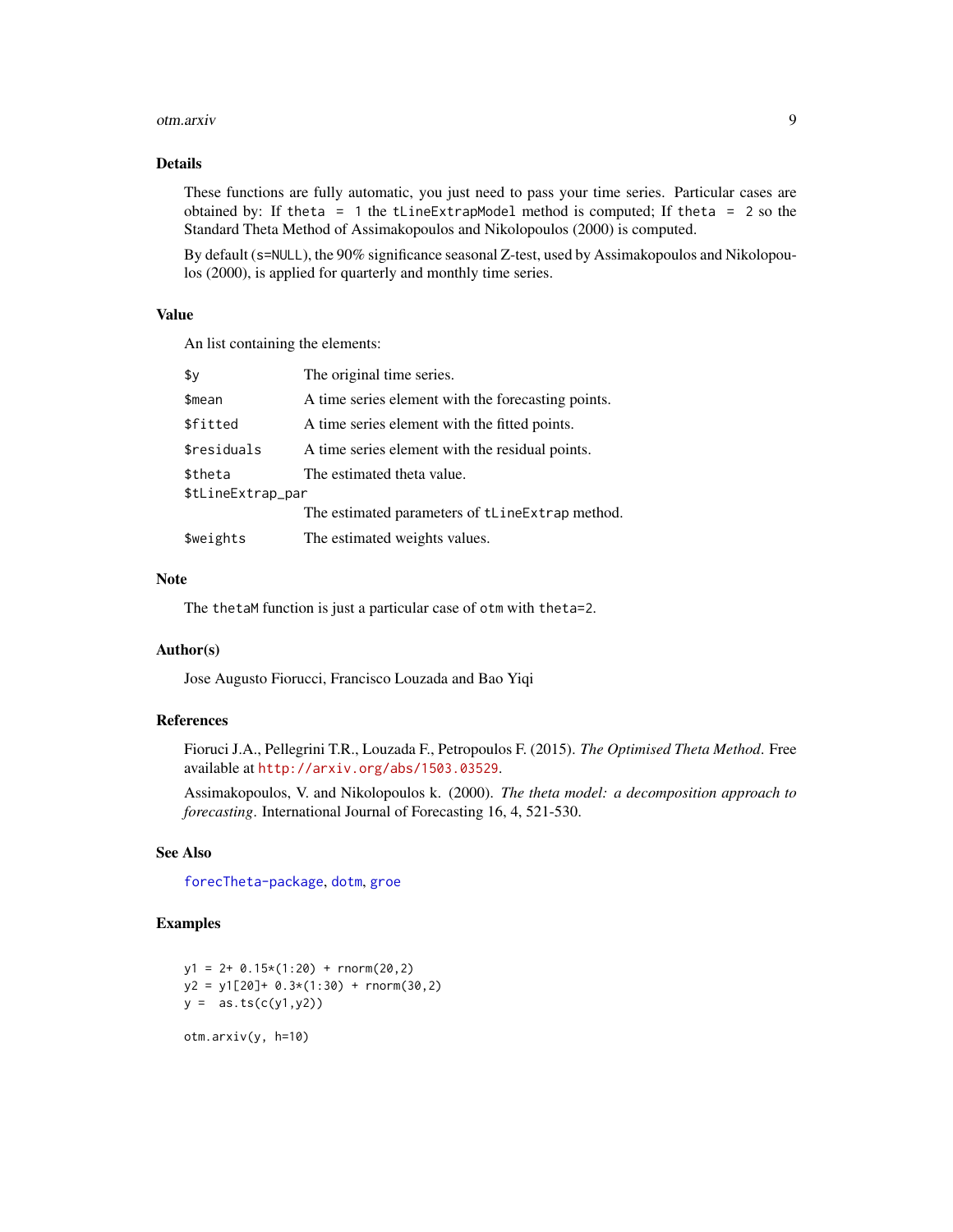```
### running the M3-competition data base by OTM approach (a) ###
#require(Mcomp)
#data(M3)
#
#forec = matrix(NA, nrow=3003, ncol=18)
#obs = matrix(NA, nrow=3003, ncol=18) #matrix of the out-sample values
#
#for(i in 1:3003){
# if(i %% 100 == 0){print(i)}
# x=M3[[i]]$x
# h=M3[[i]]$h
# out = otm.arxiv(x,h,approach='a',tLineExtrap=ses)
# forec[i,1:h] = out$mean
# obs[i,1:h] = M3[[i]]$xx
#}
#
#sAPE = errorMetric(obs, forec, type="sAPE", statistic="N") ## sAPE matrix
#
##### sMAPE results ##
### Yearly
#mean( sAPE[1:645, 1:6] )
### QUARTERLY
#mean( sAPE[646:1401, 1:8] )
### MONTHLY
#mean( sAPE[1402:2829, 1:18] )
### Other
#mean( sAPE[2830:3003, 1:8] )
### ALL
#mean( sAPE, na.rm=TRUE )
```
Plot *Plot forecasts points and prediction intervals for* thetaModel *objects*

## Description

Produces a figure of the time series and the forecasts points from Optimised Theta Method.

## Usage

```
## S3 method for class 'thetaModel'
plot(x, ylim=NULL, xlim=NULL, ylab=NULL, xlab=NULL, ...)
```
## Arguments

| x    | Object of class "thetaModel". |
|------|-------------------------------|
| vlim | the y limits of the plot.     |
| xlim | the x limits of the plot.     |
| vlab | a label for the y axis.       |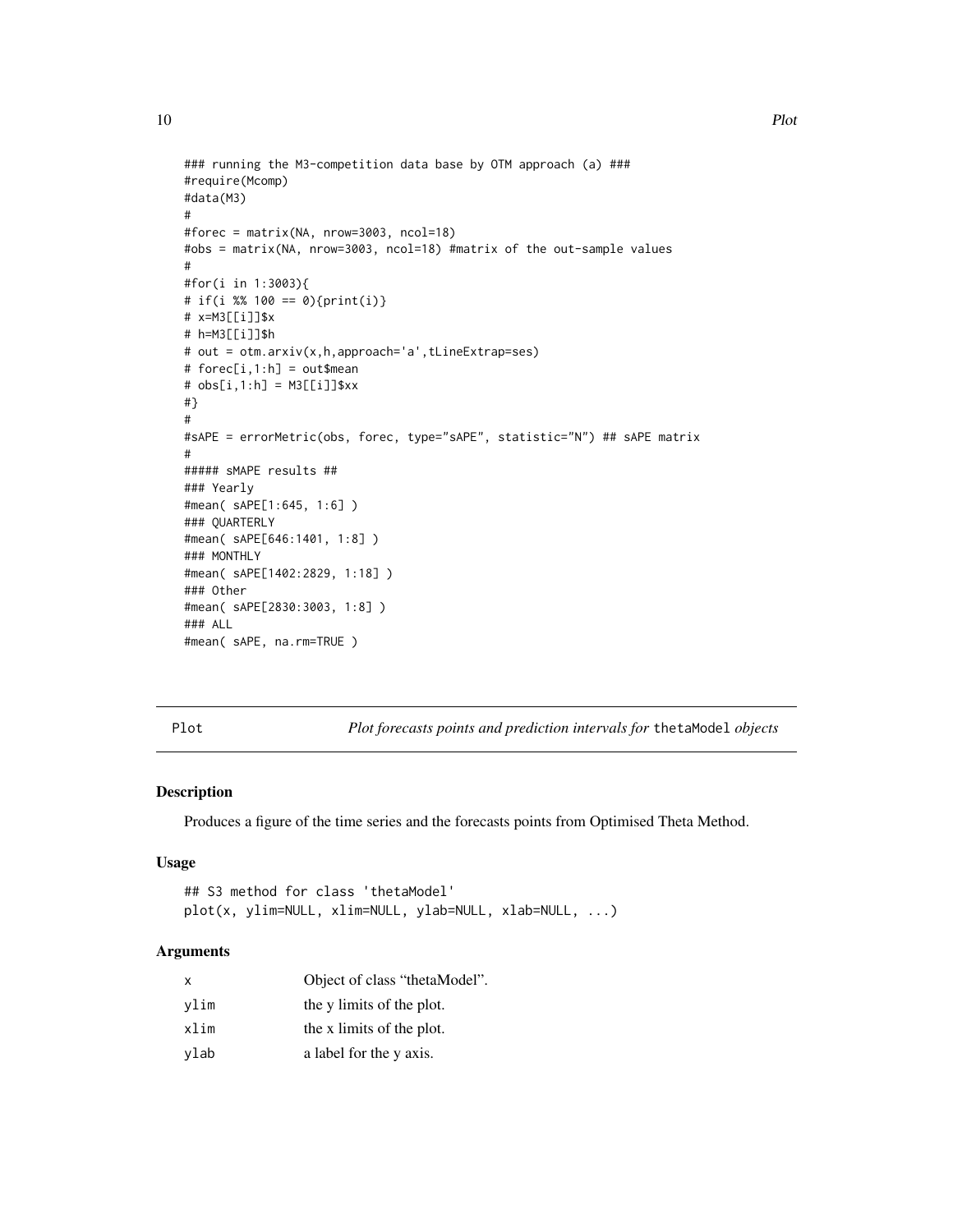## <span id="page-10-0"></span>Theta Models 11

| xlab                    | a label for the x axis.                  |
|-------------------------|------------------------------------------|
| $\cdot$ $\cdot$ $\cdot$ | Other plotting parameters passed to par. |

#### Value

None. Function produces a plot

#### Author(s)

Jose A Fiorucci

#### See Also

[dotm](#page-10-1), [forecTheta-package](#page-5-1)

## Examples

 $y1 = 2 + 0.15*(1:20) + \text{rnorm}(20.2)$  $y2 = y1[20] + 0.3*(1:30) + rnorm(30,2)$  $y = as.ts(c(y1, y2))$ out <- dotm(y, h=10) plot(out)

Theta Models *Theta Models*

#### <span id="page-10-1"></span>Description

Functions for forecast univariate time series using the Dynamic Optimised Theta Model, Dynamic Standard Theta Model, Optimised Theta Model and Standard Theta Model (Fiorucci et al, 2016). We also provide an implementation for the Standard Theta Method (STheta) of Assimakopoulos and Nikolopoulos (2000).

### Usage

```
dotm(y, h=5, level=c(80,90,95), s=NULL, par_ini=c(y[1]/2, 0.5, 2),
estimation=TRUE, lower=c(-1e+10, 0.1, 1.0), upper=c(1e+10, 0.99, 1e+10),
opt.method="Nelder-Mead")
```
dstm(y, h=5, level=c(80,90,95), s=NULL, par\_ini=c(y[1]/2, 0.5), estimation=TRUE, lower=c(-1e+10, 0.1), upper=c(1e+10, 0.99), opt.method="Nelder-Mead")

```
otm(y, h=5, level=c(80,90,95), s=NULL, par_ini=c(y[1]/2, 0.5, 2),
estimation=TRUE, lower=c(-1e+10, 0.1, 1.0), upper=c(1e+10, 0.99, 1e+10),
opt.method="Nelder-Mead")
```

```
stm(y, h=5, level=c(80,90,95), s=NULL, par_ini=c(y[1]/2, 0.5), estimation=TRUE,
lower=c(-1e+10, 0.1), upper=c(1e+10, 0.99), opt.method="Nelder-Mead")
```
stheta(y, h=5, s=NULL)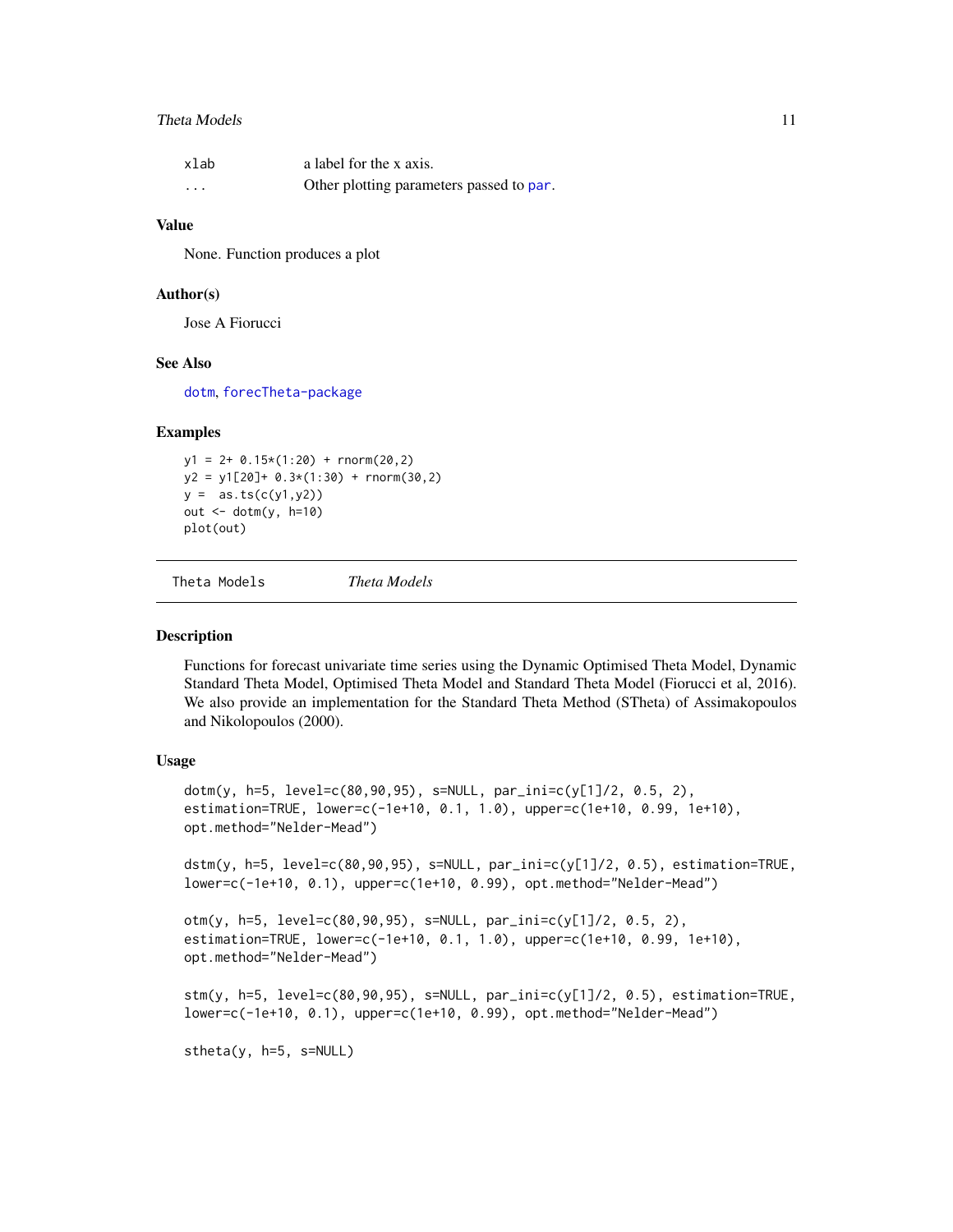## Arguments

| У            | Object of time series class.                                                                                                                                                                                                                                                                                                                                                |
|--------------|-----------------------------------------------------------------------------------------------------------------------------------------------------------------------------------------------------------------------------------------------------------------------------------------------------------------------------------------------------------------------------|
| h            | Number of required forecasting periods.                                                                                                                                                                                                                                                                                                                                     |
| level        | Levels for prediction intervals.                                                                                                                                                                                                                                                                                                                                            |
| <sub>S</sub> | If TRUE, the multiplicative seasonal decomposition is used. If NULL and $frequency(y)=4$<br>the time series is tested for statistically seasonal behaviour, with 90% of sig-<br>nificance. If s='additive' or close zero values been find in the multiplicative<br>decomposition, the additive decomposition is performed hatter than multiplica-<br>tive. Default is NULL. |
| par_ini      | Vector of initialization for (ell, alpha, theta) parameters.                                                                                                                                                                                                                                                                                                                |
| estimation   | If TRUE, the optim() function is consider for compute the minimum square es-<br>timator of parameters. If FALSE, the models/methods are computed for par_ini<br>values.                                                                                                                                                                                                     |
| lower        | The lower limit of parametric space.                                                                                                                                                                                                                                                                                                                                        |
| upper        | The upper limit of parametric space.                                                                                                                                                                                                                                                                                                                                        |
| opt.method   | The numeric optimisation method for optim() function. Choose one among<br>'Nelder-Mead', 'L-BFGS-B', 'SANN'.                                                                                                                                                                                                                                                                |

## Details

By default (s=NULL), the 90% significance seasonal Z-test, used by Assimakopoulos and Nikolopoulos (2000), is applied for quarterly and monthly time series.

For details of each model see Fiorucci et al, 2016. If you are looking for the methods presented in the arXiv paper (Fiorucci et al, 2015), see otm.arxiv() function.

## Value

An object of thetaModel class with one list containing the elements:

| \$method    | The name of the model/method                                                                                                                                 |  |
|-------------|--------------------------------------------------------------------------------------------------------------------------------------------------------------|--|
| \$у         | The original time series.                                                                                                                                    |  |
| \$s         | A binary indication for seasonal decomposition.                                                                                                              |  |
| type        | Classical seasonal decomposition type.                                                                                                                       |  |
| opt.method  | The optimisation method used in the optim() function.                                                                                                        |  |
| \$par       | The estimated values for (ell, alpha, theta) parameters                                                                                                      |  |
| \$weights   | The estimated weights values.                                                                                                                                |  |
| \$fitted    | A time series element with the fitted points.                                                                                                                |  |
| \$residuals | A time series element with the residual points.                                                                                                              |  |
| \$mean      | The forecasting values.                                                                                                                                      |  |
| \$level     | The levels for prediction intervals.                                                                                                                         |  |
| \$lower     | Lower limits for prediction intervals.                                                                                                                       |  |
| \$upper     | Upper limits for prediction intervals.                                                                                                                       |  |
| \$tests     | The p value of Teraesvirta Neural Network test applied on unseasoned time se-<br>ries and the p. value of Shapiro-Wilk test applied on unseasoned residuals. |  |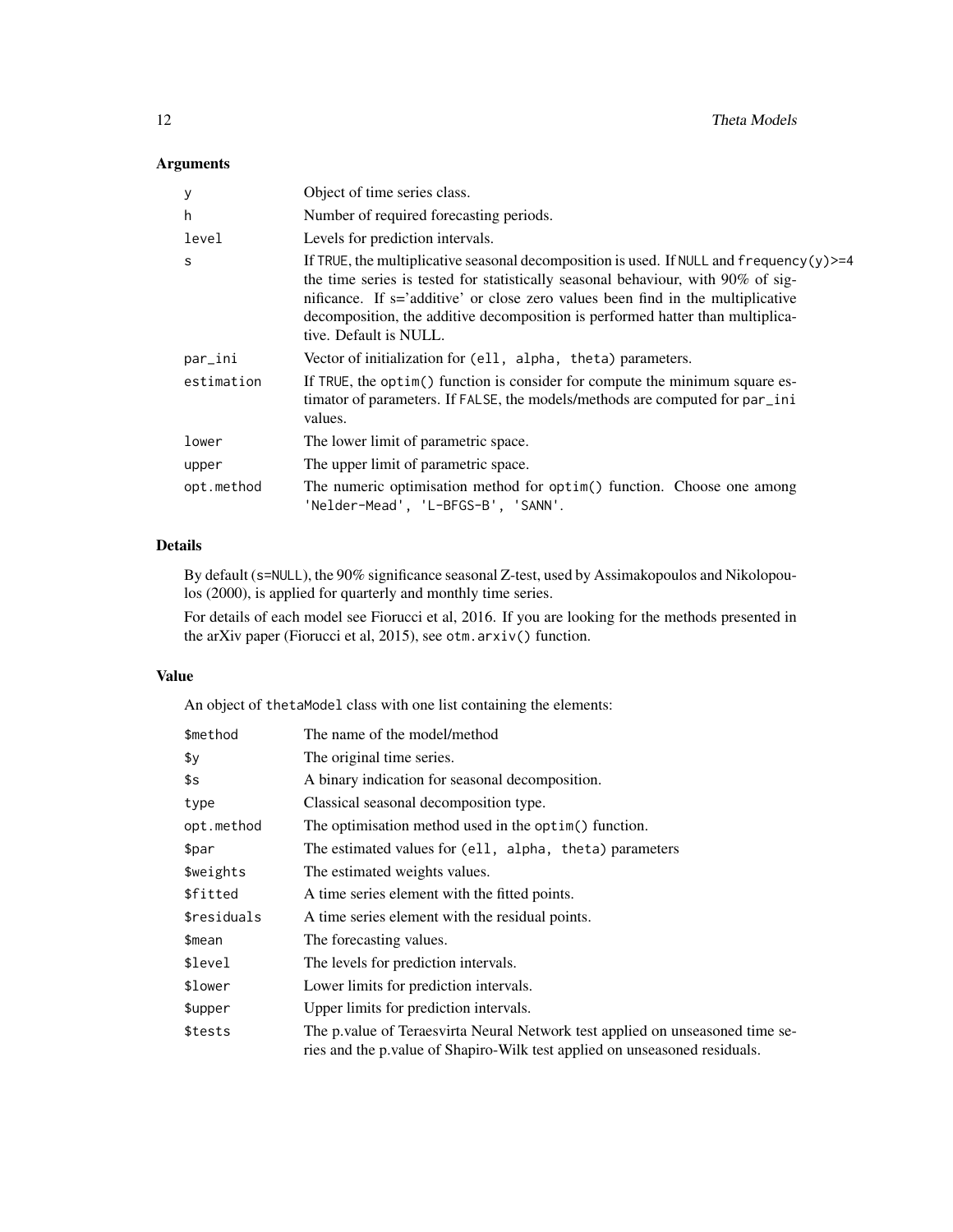## <span id="page-12-0"></span>Theta Models 13

#### Author(s)

Jose Augusto Fiorucci, Francisco Louzada and Bao Yiqi

#### References

Fiorucci J.A., Pellegrini T.R., Louzada F., Petropoulos F., Koehler, A. (2016). *Models for optimising the theta method and their relationship to state space models*, International Journal of Forecasting. Accepted Paper. [https://www.researchgate.net/publication/294420765\\_Models\\_](https://www.researchgate.net/publication/294420765_Models_for_optimising_the_theta_method_and_their_relationship_to_state_space_models) [for\\_optimising\\_the\\_theta\\_method\\_and\\_their\\_relationship\\_to\\_state\\_space\\_models](https://www.researchgate.net/publication/294420765_Models_for_optimising_the_theta_method_and_their_relationship_to_state_space_models)

Fiorucci J.A., Pellegrini T.R., Louzada F., Petropoulos F. (2015). *The Optimised Theta Method*. Free available at <http://arxiv.org/abs/1503.03529>.

Assimakopoulos, V. and Nikolopoulos k. (2000). *The theta model: a decomposition approach to forecasting*. International Journal of Forecasting 16, 4, 521-530.

## See Also

[forecTheta-package](#page-5-1), [otm.arxiv](#page-7-1)

```
y1 = 2 + 0.15*(1:20) + rnorm(20)y2 = y1[20] + 0.3*(1:30) + rnorm(30)y = as.ts(c(y1, y2))out \le dotm(y, h=10)
summary(out)
plot(out)
#### additive seasonal decomposition ###
x = sin(2*pi*seq(0, 9, len=300)) + exp((1:300)/150) + rnorm(mean=0, sd=0.5, n=300)y = ts(x, frequency=33)out <- dotm(y, h=50, s='additive')
summary(out)
plot(out)
######### Reproducing the M3 results by DOTM ############
# library(Mcomp)
# data(M3)
#
# forec = matrix(NA, nrow=3003, ncol=18)
# obs = matrix(NA, nrow=3003, ncol=18) #matrix of the out-sample values
# meanDiff <- rep(1, 3003)
#
# for(i in 1:3003){
# if(i %% 100 == 0){print(i);}
# x=M3[[i]]$x
# h=M3[[i]]$h
# out = dotm(x,h,level=NULL)
# forec[i,1:h] = out$mean
# obs[i,1:h] = M3[[i]]$xx
```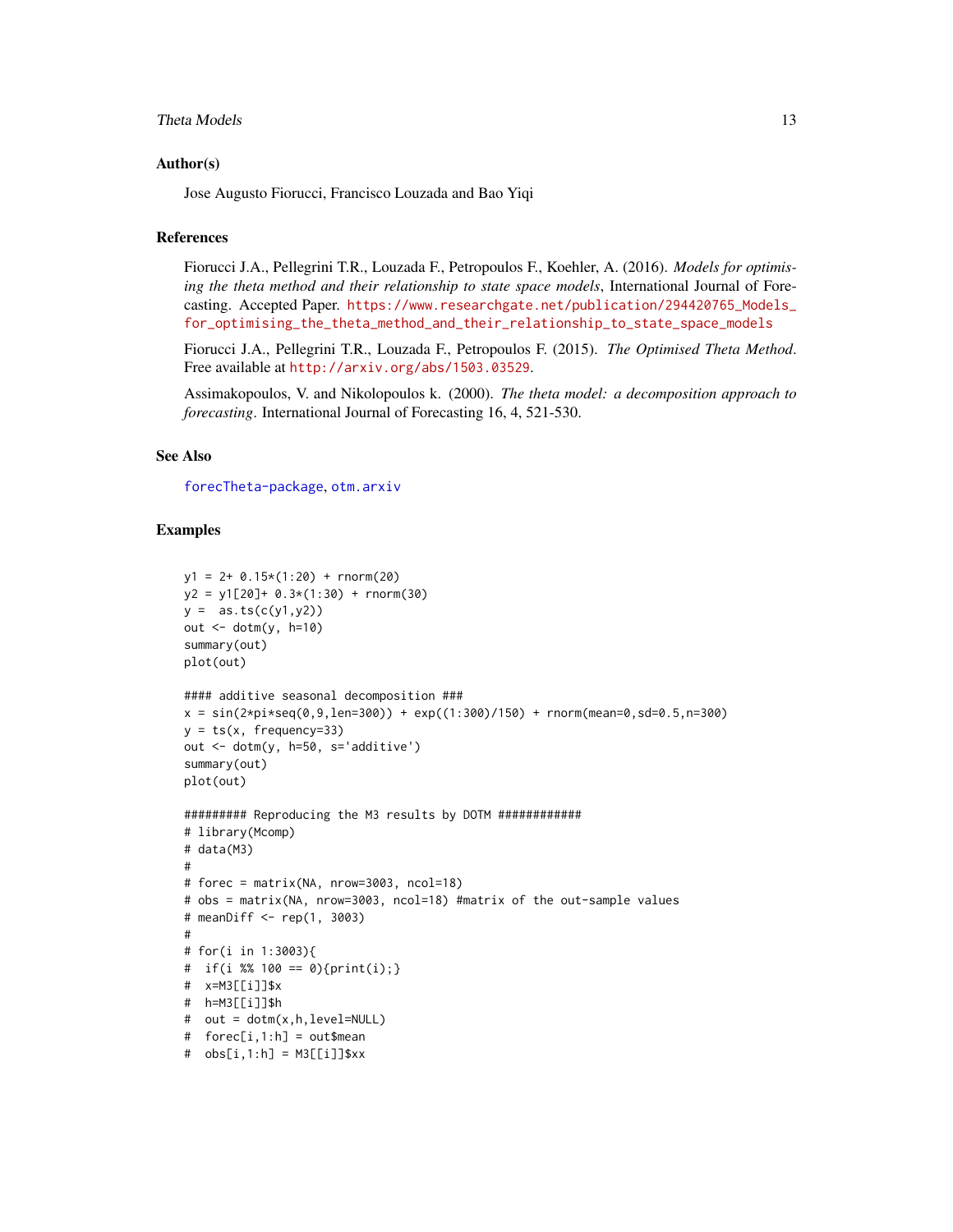```
14 Theta Models
```

```
# meanDiff[i] = mean(abs(diff(x, lag = frequency(x))))
# }
############## sMAPE ###################
# sAPE_matrix = errorMetric(obs=obs, forec=forec, type="sAPE", statistic="N")
#### Yearly ###
# mean( sAPE_matrix[1:645, 1:6] )
#### QUARTERLY ###
# mean( sAPE_matrix[646:1401, 1:8] )
#### MONTHLY ###
# mean( sAPE_matrix[1402:2829, 1:18] )
#### Other ###
# mean( sAPE_matrix[2830:3003, 1:8] )
#### ALL ###
# mean( sAPE_matrix, na.rm=TRUE )
#
############# MASE ######################
# AE_matrix = errorMetric(obs=obs, forec=forec, type="AE", statistic="N")
# ASE_matrix=AE_matrix/meanDiff
#### Yearly ###
# mean( ASE_matrix[1:645, 1:6] )
#### QUARTERLY ###
# mean( ASE_matrix[646:1401, 1:8] )
#### MONTHLY ###
# mean( ASE_matrix[1402:2829, 1:18] )
#### Other ###
# mean( ASE_matrix[2830:3003, 1:8] )
#### ALL ###
# mean( ASE_matrix, na.rm=TRUE )
########################################################
```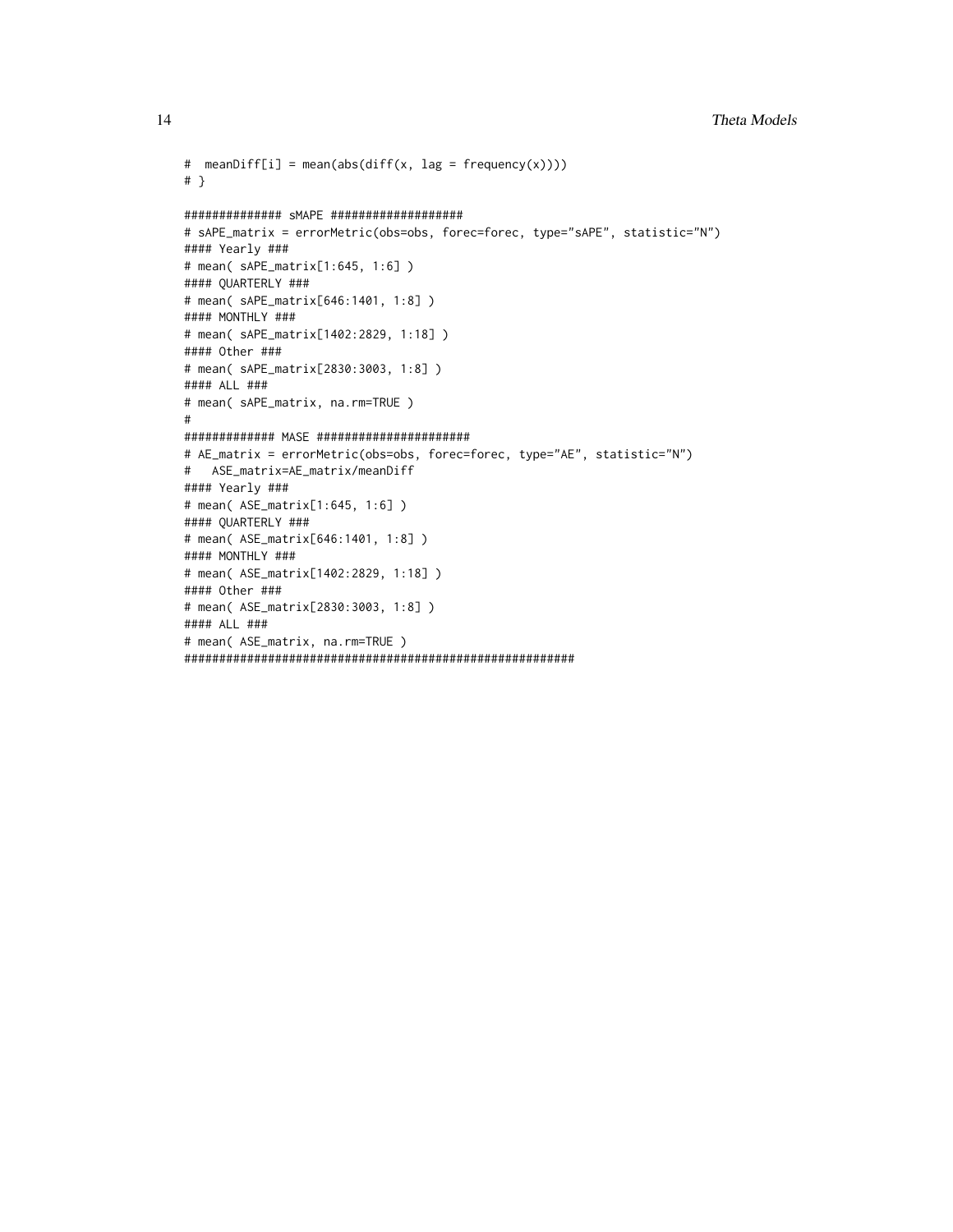# <span id="page-14-0"></span>Index

∗Topic Cross Validation Cross Validation, [2](#page-1-0) ∗Topic DOTM Theta Models, [11](#page-10-0) ∗Topic DSTM Theta Models, [11](#page-10-0) ∗Topic Dynamic Optimised Theta Model, Theta Method, Rolling Origin Evaluation, Fixed Origin Evaluation, Time Series Forecasting, Error Metric, Cross Validation forecTheta-Package, [6](#page-5-0) ∗Topic Fixed Origin Evaluation Cross Validation, [2](#page-1-0) ∗Topic Generalised Rolling Origin Evaluation Cross Validation, [2](#page-1-0) ∗Topic MAE Error Metric, [3](#page-2-0) ∗Topic MSE Error Metric, [3](#page-2-0) ∗Topic MdAE Error Metric, [3](#page-2-0) ∗Topic MdSE Error Metric, [3](#page-2-0) ∗Topic OTM Theta Models, [11](#page-10-0) ∗Topic Rolling Origin Evaluation Cross Validation, [2](#page-1-0) ∗Topic STM Theta Models, [11](#page-10-0) ∗Topic STheta Theta Models, [11](#page-10-0) ∗Topic error metric Error Metric, [3](#page-2-0) ∗Topic otm otm.arxiv, [8](#page-7-0)

∗Topic plot Plot, [10](#page-9-0) ∗Topic sMAPE Error Metric, [3](#page-2-0) ∗Topic sMdAPE Error Metric, [3](#page-2-0) ∗Topic simple exponential smoothing expSmoot, [5](#page-4-0) ∗Topic theta-method otm.arxiv, [8](#page-7-0) ∗Topic thetaM otm.arxiv, [8](#page-7-0) ∗Topic time series forecasting otm.arxiv, [8](#page-7-0) Theta Models, [11](#page-10-0) Cross Validation, [2](#page-1-0) dotm, *[3](#page-2-0)*, *[5](#page-4-0)*, *[7](#page-6-0)*, *[9](#page-8-0)*, *[11](#page-10-0)* dotm *(*Theta Models*)*, [11](#page-10-0) dstm *(*Theta Models*)*, [11](#page-10-0) Error Metric, [3](#page-2-0) errorMetric, *[7](#page-6-0)* errorMetric *(*Error Metric*)*, [3](#page-2-0) expSmoot, [5](#page-4-0) fixOrig, *[7](#page-6-0)* fixOrig *(*Cross Validation*)*, [2](#page-1-0) forecTheta *(*forecTheta-Package*)*, [6](#page-5-0) forecTheta-Package, [6](#page-5-0) forecTheta-package *(*forecTheta-Package*)*, [6](#page-5-0) groe, *[4](#page-3-0)*, *[7](#page-6-0)*, *[9](#page-8-0)* groe *(*Cross Validation*)*, [2](#page-1-0) otm *(*Theta Models*)*, [11](#page-10-0) otm.arxiv, *[3](#page-2-0)*, *[7](#page-6-0)*, [8,](#page-7-0) *[13](#page-12-0)*

par, *[11](#page-10-0)*